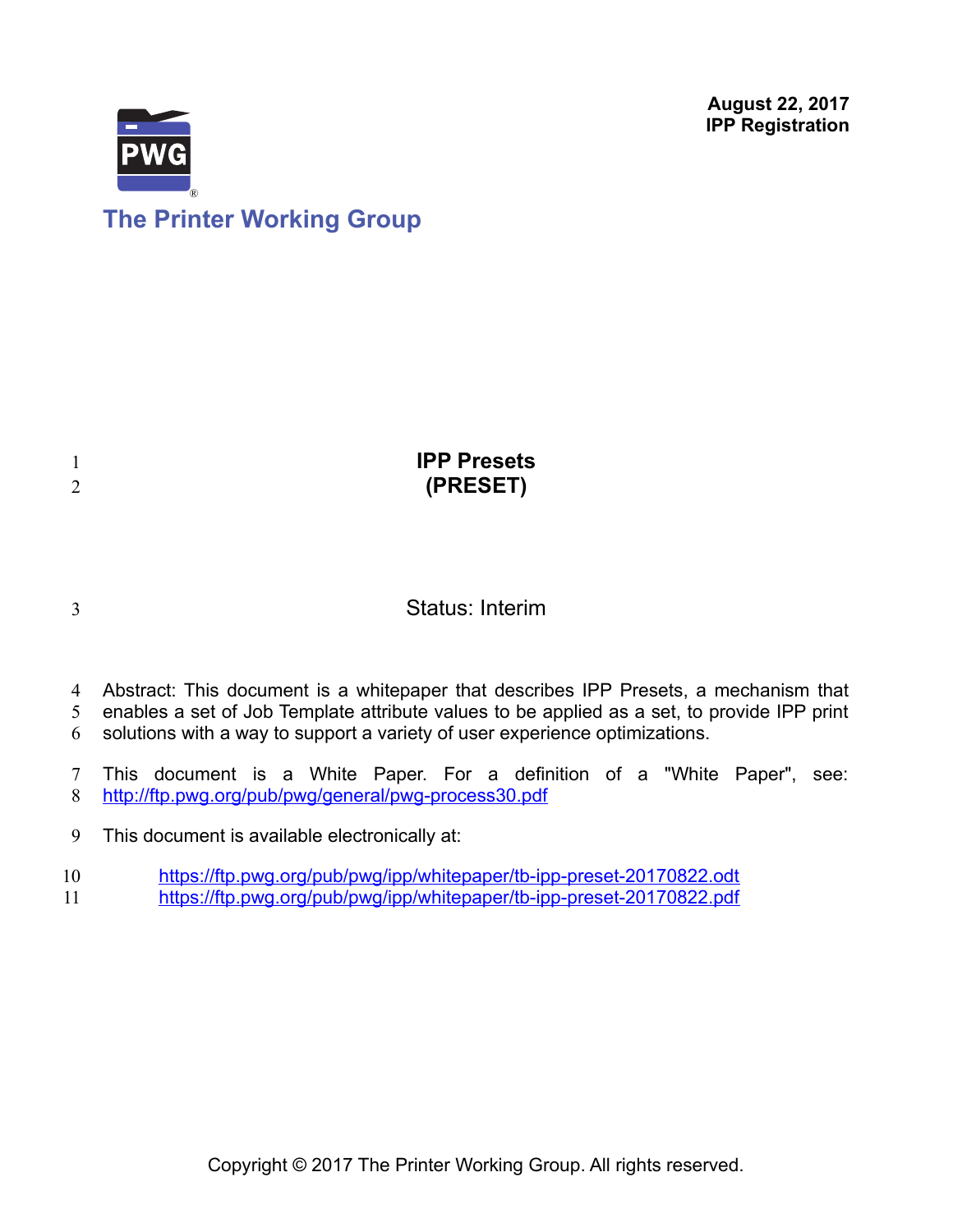- Copyright © 2017 The Printer Working Group. All rights reserved. 12
- Title: IPP Presets *(PRESET)* 13

The material contained herein is not a license, either expressed or implied, to any IPR owned or controlled by any of the authors or developers of this material or the Printer Working Group. The material contained herein is provided on an "AS IS" basis and to the maximum extent permitted by applicable law, this material is provided AS IS AND WITH ALL FAULTS, and the authors and developers of this material and the Printer Working Group and its members hereby disclaim all warranties and conditions, either expressed, implied or statutory, including, but not limited to, any (if any) implied warranties that the use of the information herein will not infringe any rights or any implied warranties of merchantability or fitness for a particular purpose. 14 15 16 17 18 19 20 21 22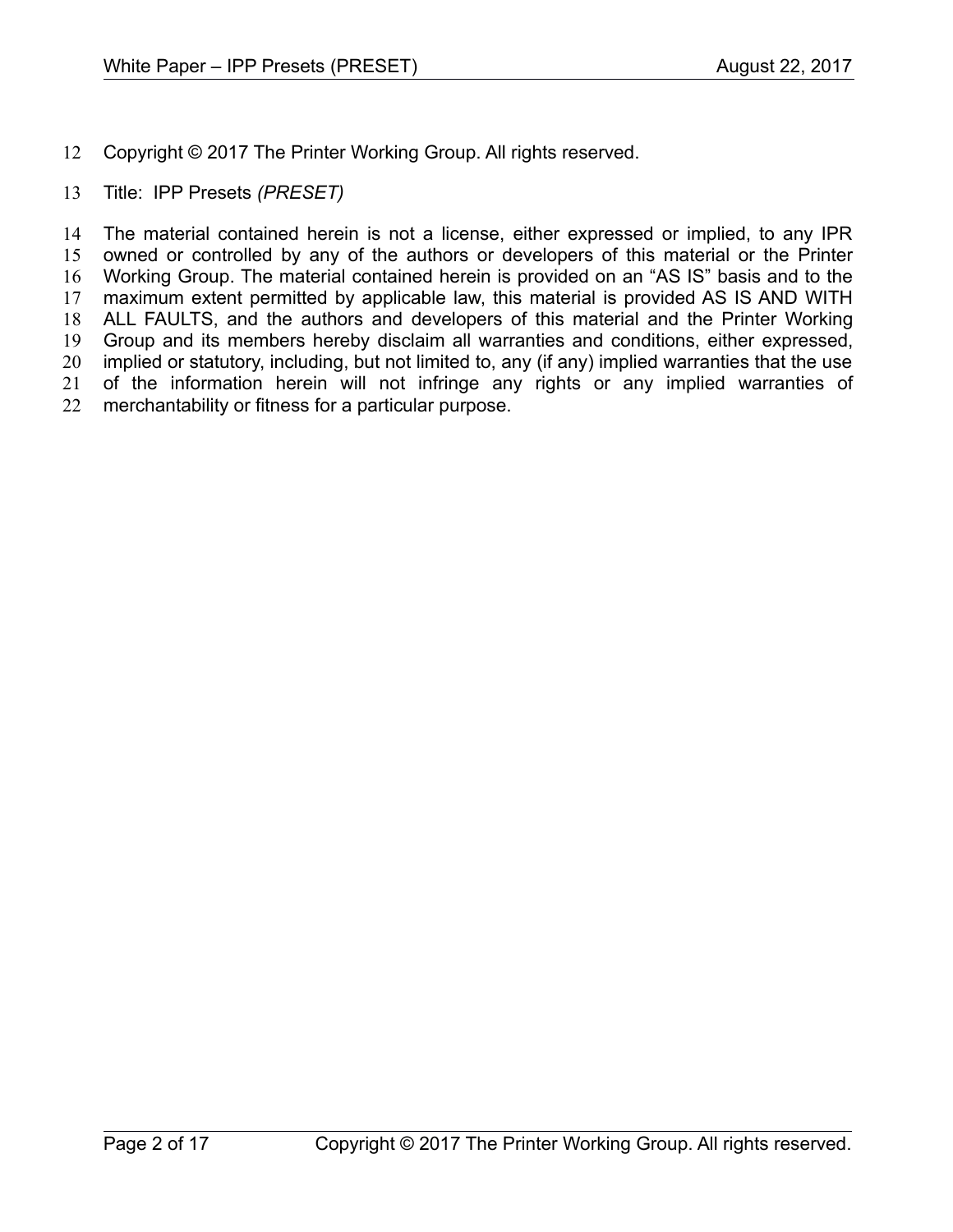| 23 | <b>Table of Contents</b> |  |
|----|--------------------------|--|
| 24 | 1.                       |  |
| 25 |                          |  |
| 26 |                          |  |
| 27 |                          |  |
| 28 |                          |  |
| 29 |                          |  |
| 30 |                          |  |
| 31 |                          |  |
| 32 |                          |  |
| 33 |                          |  |
| 34 |                          |  |
| 35 |                          |  |
| 36 |                          |  |
| 37 |                          |  |
| 38 |                          |  |
| 39 |                          |  |
| 40 |                          |  |
| 41 |                          |  |
| 42 |                          |  |
| 43 |                          |  |
| 44 |                          |  |
| 45 |                          |  |
| 46 |                          |  |
| 47 |                          |  |
| 48 |                          |  |
| 49 |                          |  |
| 50 |                          |  |
| 51 |                          |  |
| 52 |                          |  |
| 53 |                          |  |
| 54 |                          |  |
| 55 |                          |  |
| 56 |                          |  |
| 57 |                          |  |
| 58 |                          |  |
| 59 |                          |  |
| 60 |                          |  |
| 61 |                          |  |
| 62 |                          |  |
| 63 |                          |  |
| 64 |                          |  |
| 65 |                          |  |
| 66 |                          |  |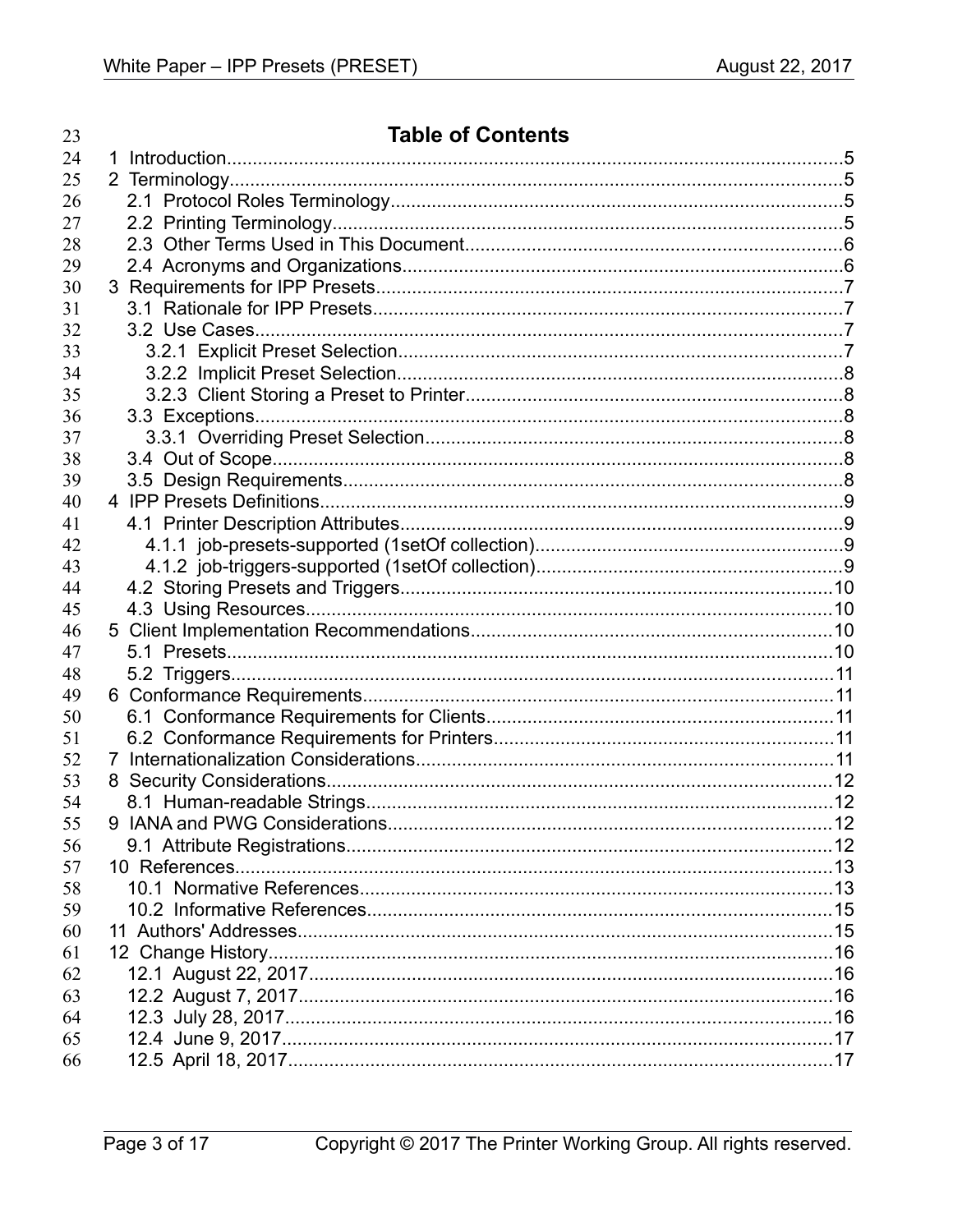# **List of Figures**

# 68

# **List of Tables**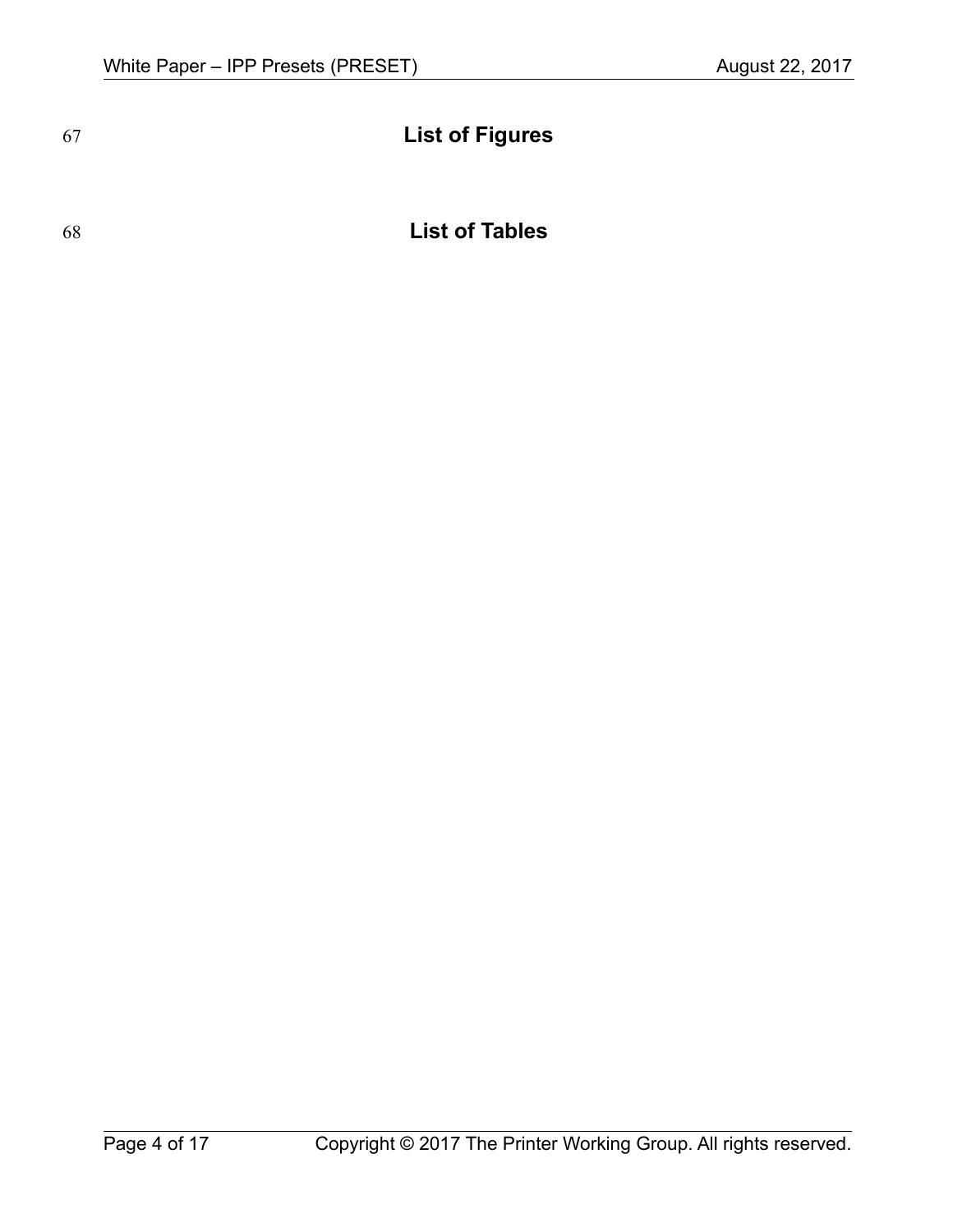# **1 Introduction** 69

This whitepaper defines a system of new IPP attributes that allow a Printer to describe a set of one or more "presets", which are a set of job template attributes and attribute values that are applied together as a group. Each preset set has a named label and may also have an associated "trigger", allowing the preset to be applied implicitly in response to the User making a particular settings selection. 70 71 72 73 74

# **2 Terminology** 75

# **2.1 Protocol Roles Terminology** 76

This document defines the following protocol roles in order to specify unambiguous conformance requirements: 77 78

*Client* : Initiator of outgoing IPP session requests and sender of outgoing IPP operation requests (Hypertext Transfer Protocol -- HTTP/1.1 [\[RFC7230\]](#page-13-0) User Agent). 79 80

*Printer* : Listener for incoming IPP session requests and receiver of incoming IPP operation requests (Hypertext Transfer Protocol -- HTTP/1.1 [\[RFC7230\]](#page-13-0) Server) that represents one or more Physical Devices or a Logical Device. 81 82 83

## **2.2 Printing Terminology** 84

All the printing terminology defined in IPP/1.1 Model and Semantics [\[RFC8011\]](#page-13-2) is applicable here: 85 86

*Client* : Initiator of outgoing IPP session requests and sender of outgoing IPP operation requests (Hypertext Transfer Protocol (HTTP/1.1) user agent, as defined in [\[RFC7230\]\)](#page-13-0). 87 88

*Document* : An object created and managed by a Printer that contains description, processing, and status information. A Document object can have attached data and is bound to a single Job [PWG5100.5]. 89 90 91

- *'ipp' URI* : An IPP URI as defined in [\[RFC3510\].](#page-12-0) 92
- *'ipps' URI* : An IPP URI as defined in [\[RFC7472\].](#page-13-1) 93

*Job* : An object created and managed by a Printer that contains description, processing, and status information. The Job also contains zero or more Document objects. 94 95

*Logical Device* : A print server, software service, or gateway that processes Jobs and either forwards or stores the processed Job or uses one or more Physical Devices to render output. 96 97 98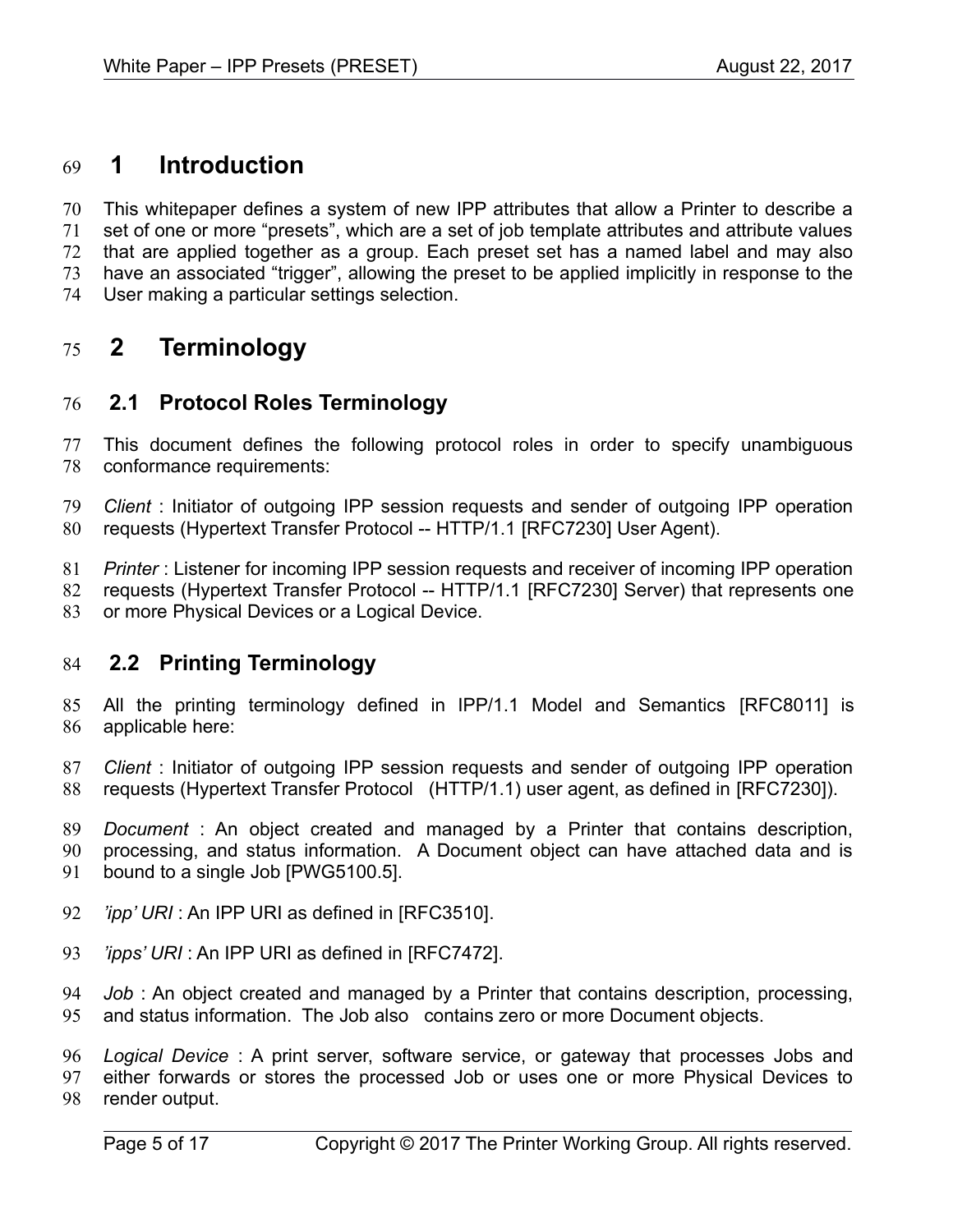*Output Device* : A single Logical or Physical Device. 99

*Physical Device* : A hardware implementation of an endpoint device, e.g., a marking engine, a fax modem, etc. 100 101

*Printer* : Listener for incoming IPP session requests and receiver of incoming IPP operation requests (HTTP/1.1 server, as defined in [\[RFC7230\]\)](#page-13-0) that represents one or more Physical Devices or a Logical Device. 102 103 104

- **2.3 Other Terms Used in This Document** 105
- User: A person or automata using a Client to communicate with a Printer. 106
- *Preset* : A set of attributes and attribute values that are applied all at once as job settings. 107
- *Trigger* : An attribute and value whose selection causes a Preset to be selected. 108

## **2.4 Acronyms and Organizations** 109

- *IANA*: Internet Assigned Numbers Authority,<http://www.iana.org/> 110
- *IETF*: Internet Engineering Task Force,<http://www.ietf.org/> 111
- *ISO*: International Organization for Standardization,<http://www.iso.org/> 112
- *PWG*: Printer Working Group,<http://www.pwg.org/> 113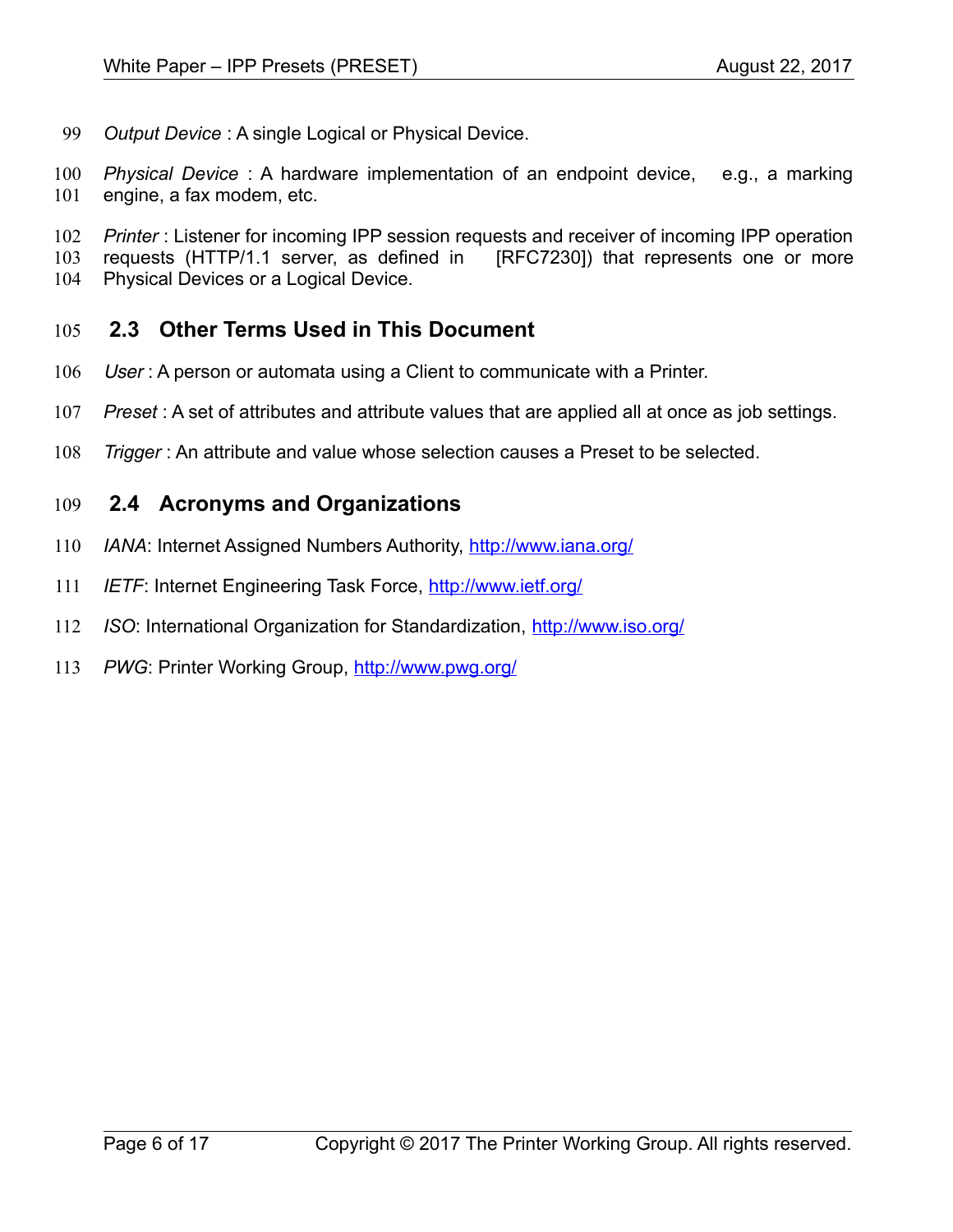# **3 Requirements for IPP Presets** 114

# **3.1 Rationale for IPP Presets** 115

There are circumstances where a number of settings are chosen as a set to achieve some common printing objective or workflow scenario. For example, the act of selecting a 4"x6" media size implies the desire to print photos. If doing so could trigger the automatic selection of an associated group of settings (change media type to glossy photo, setting the print quality to 'best'), that could have a positive user experience benefit. Sometimes these groups of settings are referred to as "presets". 116 117 118 119 120 121

Most vendor / model-specific drivers and driver system implement support for such associations, but they do this by including logic in the driver itself. For driverless / omnidriver systems such as IPP Everywhere, some settings collections could be constructed on the Client system, but some could originate from the Printer. IPP needs to be extended to provide attributes to convey these from the Printer to a Client to support Printer-originated "presets", to support the use cases below. 122 123 124 125 126 127

There is currently no way for the Printer to supply explicit preset information to the Client. Preset information can be configured by admin, operator, or vendor. A crude facility could be provided using Validate-Job and the "preferred-attributes" in the response, but that requires additional Client / Printer operations that are undesirable. This should be manageable locally to the Client once the settings bundles have been provided to it by the Printer. 128 129 130 131 132 133

After the application of a preset, the Client should allow a User to change individual settings. For example, if a preset includes "print-quality" of 'high' (5) and "print-color-mode" of 'color', the Client should allow the User to change the "print-quality" to 'normal' (4). 134 135 136

The PWG Semantic Model [\[PWG5105.1\]](#page-14-0) defined the concept of a "job ticket template". Saved job ticket resources are similar but not exactly the same. In particular they lack the notion of a "trigger". 137 138 139

## **3.2 Use Cases** 140

#### **3.2.1 Explicit Preset Selection** 141

Bert has found a good recipe for gazpacho on the Web, and wants to print the recipe to put it into his recipe binder. He clicks on the "Print" button in the web page. When the print dialog is presented, he selects the Preset labeled "Recipe for binder". The "Recipe for binder" Preset specifies "2 pages per sheet" page layout, one-sided printing, trimming and punching. The Client applies the Preset to the settings in the print dialog. Bert clicks on "Print"; the Client prints the Job. Bert puts it into his recipe binder. 142 143 144 145 146 147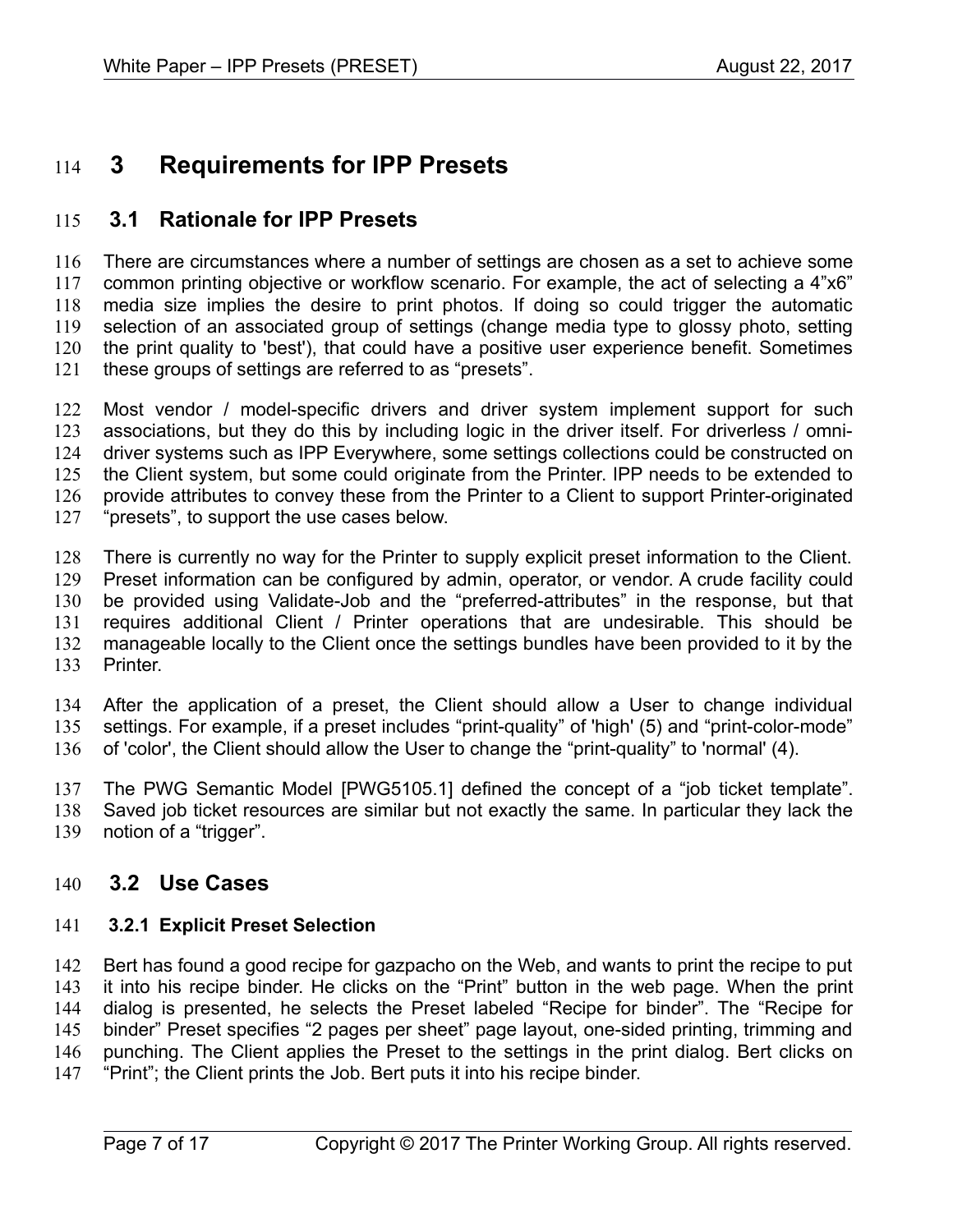#### **3.2.2 Implicit Preset Selection** 148

Kelli is in the process of printing a photo. In the print dialog, she switches the selected media size from A4 to 4"x6". Her Client has a Trigger for 4"x6" media size that names a Preset named "Photos"; the "Photos" Preset includes glossy photo media type, singlesided printing, and 'high' print quality. The Client acts on the Trigger by applying the settings in the "Photos" Preset. Kelli is pleased that these choices were made automatically by her system, saving her time and effort. 149 150 151 152 153 154

#### <span id="page-7-0"></span> **3.2.3 Client Storing a Preset to Printer** 155

Ernie has constructed his own Preset named "Better Binder Recipe", and he would like to share it with Bert. Ernie selects that Preset and taps on the "Store Preset on Printer" button. The preset is uploaded to the Printer. When Bert next goes to print, he sees the "Better Binder Recipe" preset that Ernie added to the Printer, and uses that for his next recipe printing tasks. 156 157 158 159 160

## **3.3 Exceptions** 161

#### **3.3.1 Overriding Preset Selection** 162

Bert selects the Preset labeled "Recipe for binder" in his print dialog, that selects "2 pages per sheet" page layout, one-sided printing, trimming and punching. Bert decides he wants to re-enable two-sided printing, and does so using the controls in the print dialog. He prints the recipe and puts it into his recipe binder, pleased that he can take advantage of the power of Presets but still maintain full control over a Job's settings. 163 164 165 166 167

## **3.4 Out of Scope** 168

- The following are considered out of scope for this document: 169
- 1. The user interface for Presets 170
- 2. Changes to the core IPP specifications 171

## **3.5 Design Requirements** 172

- The design requirements for this document are: 173
- 1. Define new IPP attributes that describe a Preset as a set of attributes and attribute values that will be applied all at once. Each Preset is to have a unique name. 174 175 176
- 2. Define new IPP attributes that describe a Trigger as an attribute and value and a corresponding Preset name, that operates according to the principle "if Trigger attribute value is chosen, then apply Preset", to support implicit Preset selection. 177 178 179
- 3. Define sections to register all attributes, values, operations, and service types with IANA. 180 181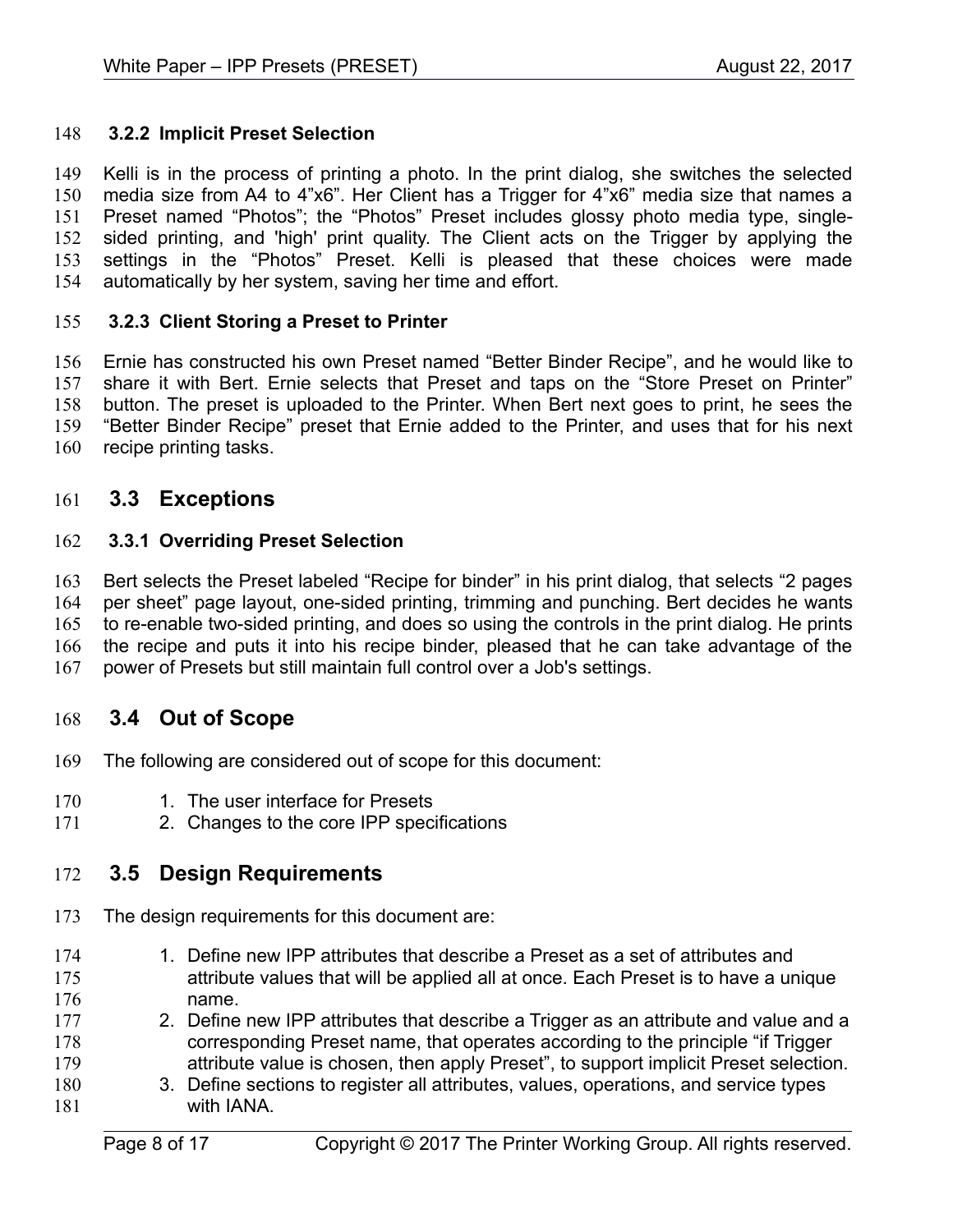# **4 IPP Presets Definitions** 182

This specification defines IPP attributes and operations used for Presets and Triggers. 183

## <span id="page-8-1"></span> **4.1 Printer Description Attributes** 184

#### **4.1.1 job-presets-supported (1setOf collection)** 185

This REQUIRED Printer Description attribute lists named Presets that are stored on the Printer. Each collection value contains a REQUIRED "preset-name (keyword | name(MAX))" attribute and one or more Job Template attributes that are part of the Preset. The attribute names and values MUST be supported by the Printer and be listed in its Printer Description attributes. The set of attribute values MUST NOT be in conflict with one another as described by a constraint in "job-constraints-supported". 186 187 188 189 190 191

#### <span id="page-8-0"></span> **4.1.1.1 preset-name (keyword | name(MAX))** 192

This attribute provides a unique name for the Preset. Values can be localized using the message catalog provided at the URL specified by the "printer-strings-uri" Printer Description attribute [\[PWG5100.13\].](#page-12-1) 193 194 195

#### **4.1.1.2 Examples** 196

Below is an example "job-presets-supported" attribute, which includes 2 collections, described using PAPI notation [\[PAPI\]:](#page-14-1) 197 198

| 199 | job-presets-supported={           |  |
|-----|-----------------------------------|--|
| 200 | preset-name="draft"               |  |
| 201 | $print-quality=3$                 |  |
| 202 |                                   |  |
| 203 | preset-name="photo"               |  |
| 204 | print-content-optimize='graphics' |  |
| 205 | $print-quality=5$                 |  |
| 206 |                                   |  |

#### **4.1.2 job-triggers-supported (1setOf collection)** 207

This RECOMMENDED Printer Description attribute lists Triggers that are stored on the Printer. Each collection value contains a REQUIRED "preset-name (keyword | name(MAX))" member attribute (section [4.1.1.1\)](#page-8-0) and one or more Job Template attributes that are part of the Trigger. 208 209 210 211

#### **4.1.2.1 Examples** 212

Here is an example "job-triggers-supported" attribute, which includes 2 collections, described using PAPI notation [\[PAPI\]:](#page-14-1) 213 214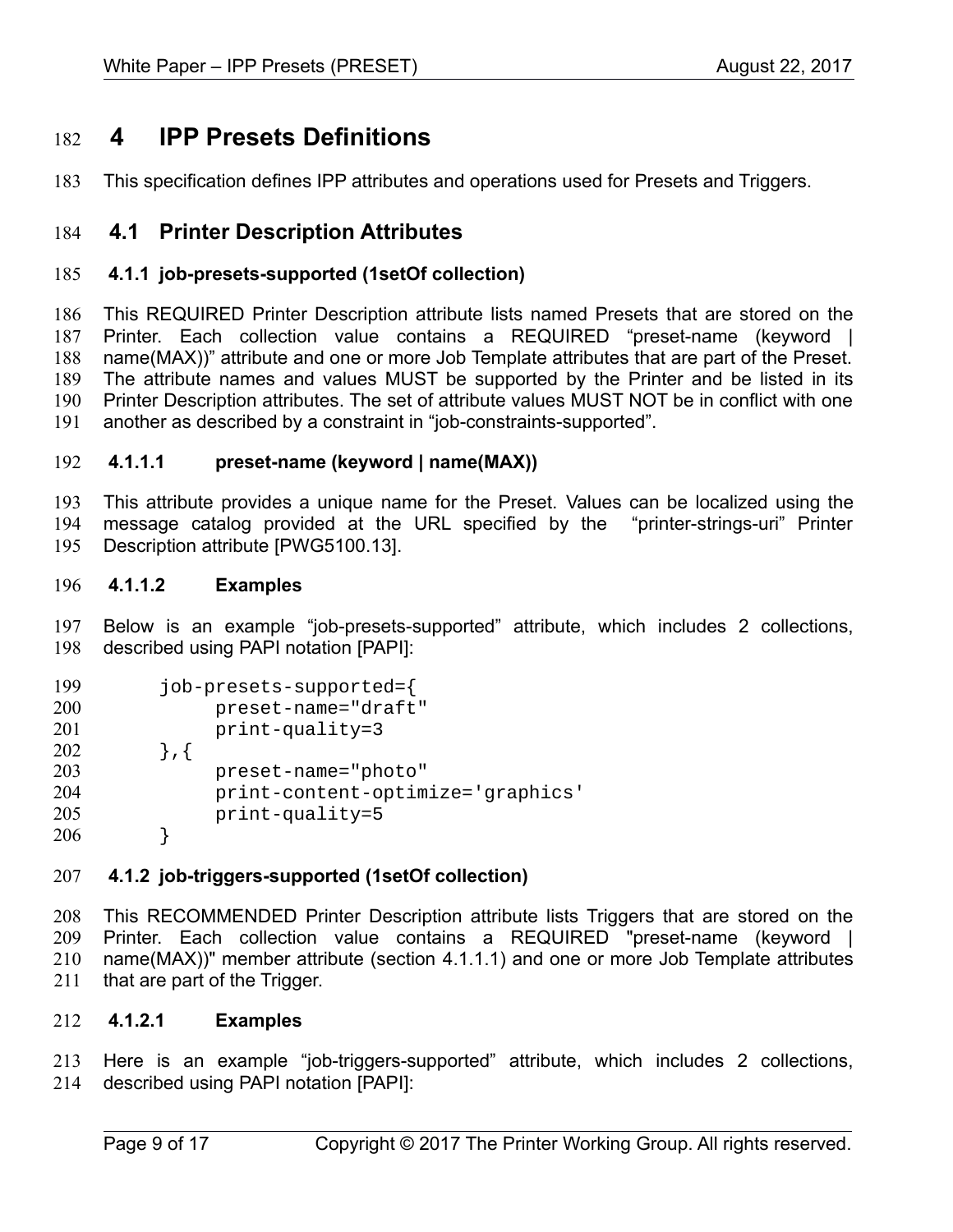| 215 | job-triggers-supported={                            |
|-----|-----------------------------------------------------|
| 216 | preset-name="draft"                                 |
| 217 | media-col={media-type='stationery-recycled'}        |
| 218 | $\}$ , {                                            |
| 219 | preset-name="photo"                                 |
| 220 | media-col={media-type='photographic','photographic- |
| 221 | glossy', 'photographic-matte'}                      |
| 222 |                                                     |

In this example, if the user selects the 'stationery-recycled' media type, that will trigger the selection of the "draft" preset from "job-presets-supported". 223 224

## **4.2 Storing Presets and Triggers** 225

Presets and Triggers may be constructed by a User and stored locally on the Client. In some cases (as described in the use case in section [3.2.3\)](#page-7-0), the Client may want to store those Presets and Triggers on the Printer. A Client can store a Preset or a Trigger on the Printer using the Set-Printer-Attributes operation [\[RFC3380\].](#page-13-3) 226 227 228 229

If a Printer supports accepting new Presets and Triggers via a Set-Printer-Attributes operation, it advertises this by listing "Set-Printer-Attributes" in its "operations-supported" Printer Description attribute [\[RFC8011\],](#page-13-2) and by also listing "job-presets-supported" and "job-triggers-supported" in its "printer-settable-attributes-supported" Printer Description attribute [\[RFC3380\].](#page-13-3) 230 231 232 233 234

## **4.3 Using Resources** 235

- Talk about resource-ids member attributes in job-presets-supported collection to include Job Template and other resources in the Job Ticket. 236 237
- Reference to IPP System Service spec 238

# **5 Client Implementation Recommendations** 239

## **5.1 Presets** 240

A Client should list available Presets by name in some manner in its UI presenting printing choices. The Presets may come from the Printer or they may be created by the Client and persisted in some way. When a User selects a Preset, the print settings in that Preset should be applied. Implementors of Clients may want to consider what to do when a setting has been changed by the user and then a Preset has been selected that might change that setting. The Client might notify the User that the setting will be changed, or alternately might apply the Preset but not change the setting changed by the User. 241 242 243 244 245 246 247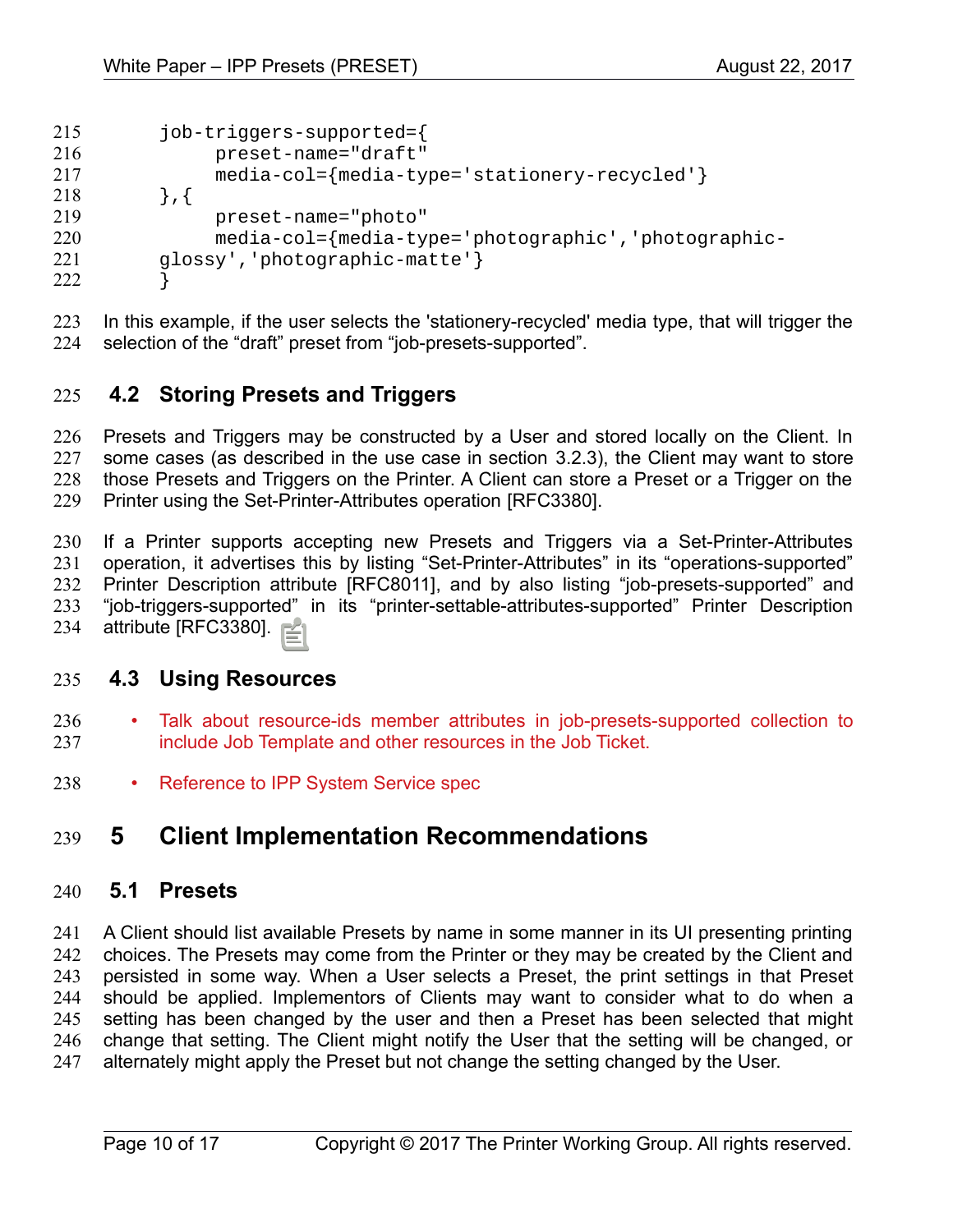# **5.2 Triggers** 248

The semantic expectation of a Trigger is "IF setting value is chosen, THEN apply Preset". Upon detecting that a Trigger's setting value has been chosen by the User, the Client applies the Preset. Client implementors may want to consider cases where Triggers are disabled, such as following manual selection by a user, or perhaps only allowing one Trigger per "print dialog session" to be used. 249 250 251 252 253

A Trigger should only be applied in response to user input, and not in response to a value being set by another Preset, a constraint, or some other automatic selection implemented by the Client. 254 255 256

# **6 Conformance Requirements** 257

# **6.1 Conformance Requirements for Clients** 258

- In order for a Client to claim conformance to this specification, a Client MUST support: 259
- 1. The IPP Printer attributes defined in section [4.1;](#page-8-1) 260
- 2. The internationalization considerations in section [7;](#page-10-0) 261
- 3. The security considerations in section [8.](#page-11-0) 262

## **6.2 Conformance Requirements for Printers** 263

- In order for a Printer to claim conformance to this specification, a Printer MUST support: 264
- 1. The IPP Printer attributes defined in section [4.1;](#page-8-1) 265
- 2. The internationalization considerations in section [7;](#page-10-0) 266
- 3. The security considerations in section [8.](#page-11-0) 267

# <span id="page-10-0"></span> **7 Internationalization Considerations** 268

For interoperability and basic support for multiple languages, conforming implementations MUST support the Universal Character Set (UCS) Transformation Format -- 8 bit (UTF-8) [RFC3629] encoding of Unicode [\[UNICODE\]](#page-13-7) [\[ISO10646\]](#page-12-2) and the Unicode Format for Network Interchange [\[RFC5198\].](#page-13-6) 269 270 271 272

Implementations of this specification SHOULD conform to the following standards on processing of human-readable Unicode text strings, see: 273 274

- Unicode Bidirectional Algorithm [\[UAX9\]](#page-13-5)  left-to-right, right-to-left, and vertical 275
- Unicode Line Breaking Algorithm [\[UAX14\]](#page-13-4)  character classes and wrapping 276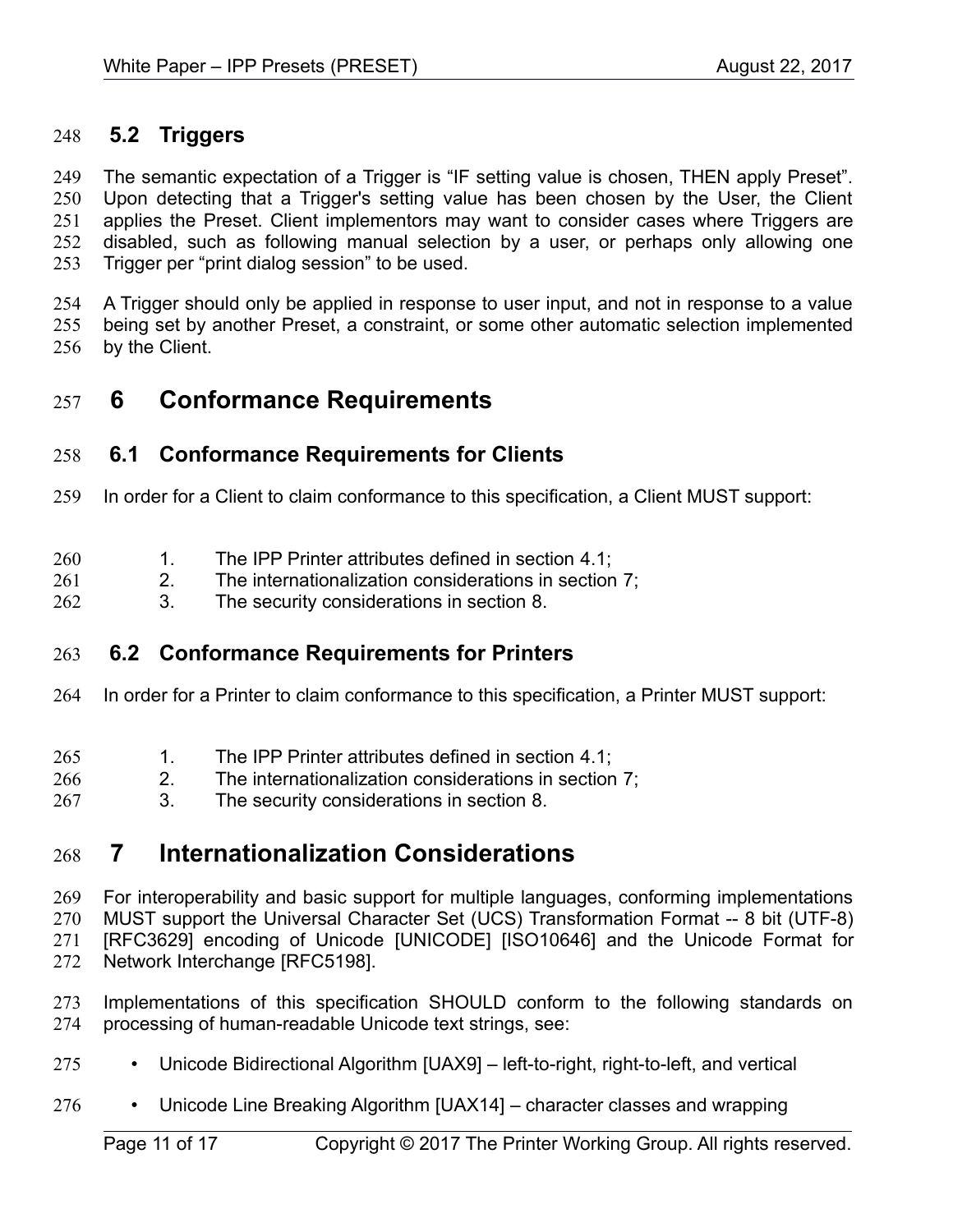- Unicode Normalization Forms [\[UAX15\]](#page-13-12)  especially NFC for [\[RFC5198\]](#page-13-6) 277
- Unicode Text Segmentation [\[UAX29\]](#page-13-11)  grapheme clusters, words, sentences 278
- Unicode Identifier and Pattern Syntax [\[UAX31\]](#page-13-10)  identifier use and normalization 279
- Unicode Collation Algorithm [\[UTS10\]](#page-13-9)  sorting 280
- Unicode Locale Data Markup Language [\[UTS35\]](#page-13-8)  locale databases 281

Implementations of this specification are advised to also review the following informational documents on processing of human-readable Unicode text strings: 282 283

- Unicode Character Encoding Model [\[UTR17\]](#page-14-7)  multi-layer character model 284
- Unicode in XML and other Markup Languages [\[UTR20\]](#page-14-6)  XML usage 285
- Unicode Character Property Model [\[UTR23\]](#page-14-5)  character properties 286
- Unicode Conformance Model [\[UTR33\]](#page-14-4)  Unicode conformance basis 287

# <span id="page-11-0"></span> **8 Security Considerations** 288

The IPP extensions defined in this document require the same security considerations as defined in the IPP/1.1: Model and Semantics [\[RFC8011\]](#page-13-2) plus additional security considerations below . 289 290 291

## **8.1 Human-readable Strings**  292

Implementations of this specification SHOULD conform to the following standard on processing of human-readable Unicode text strings, see: 293 294

- Unicode Security Mechanisms [\[UTS39\]](#page-14-3)  detecting and avoiding security attacks 295
- Implementations of this specification are advised to also review the following informational document on processing of human-readable Unicode text strings: 296 297
- Unicode Security FAQ [\[UNISECFAQ\]](#page-14-2)  common Unicode security issues 298

# **9 IANA and PWG Considerations** 299

## **9.1 Attribute Registrations** 300

The attributes defined in this document will be published by IANA according to the procedures in IPP Model and Semantics [RFC8011] section 6.2 in the following file: 301 302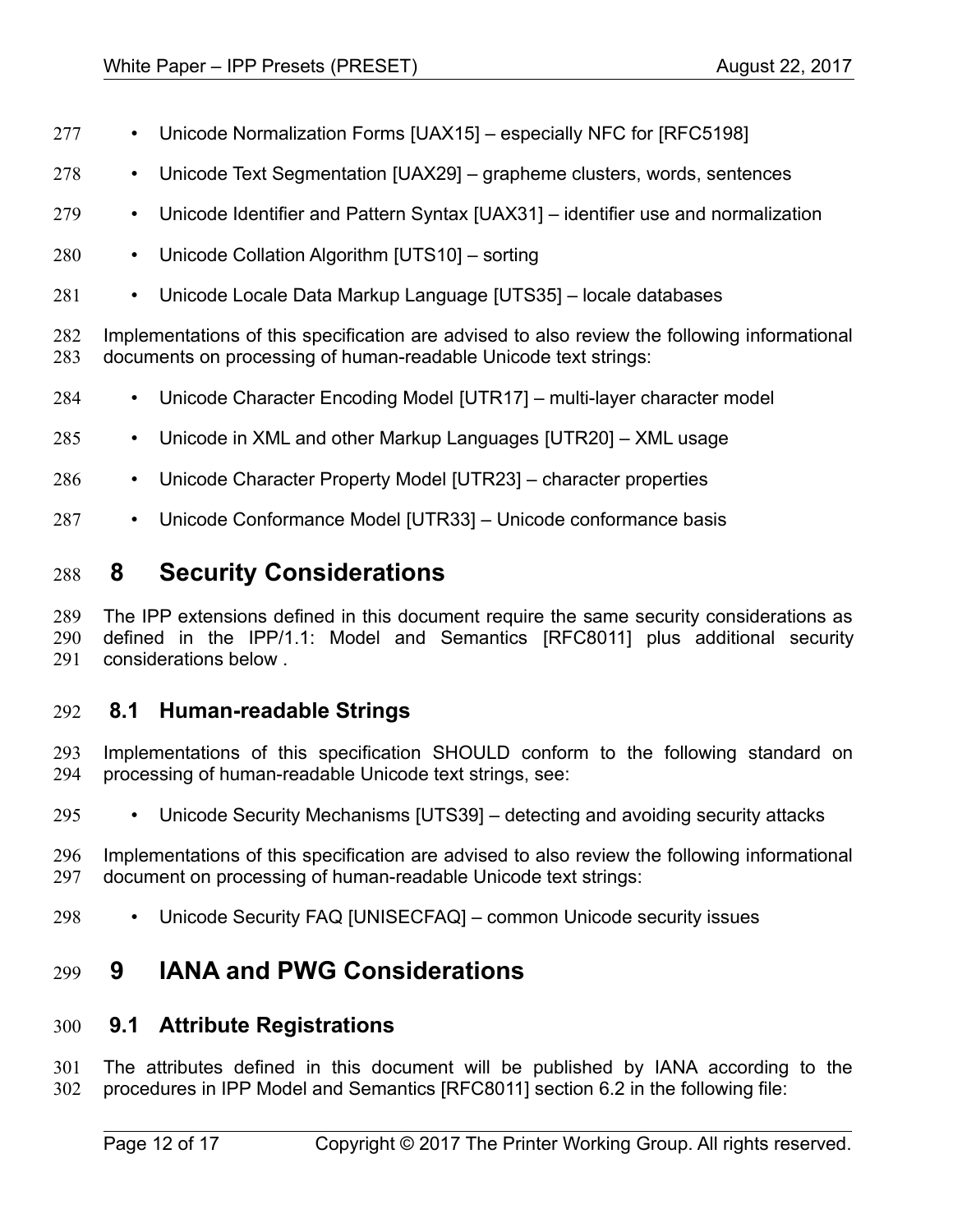<http://www.iana.org/assignments/ipp-registrations> 303

The registry entries will contain the following information: 304

| 305 | Printer Description attributes:            | Reference     |
|-----|--------------------------------------------|---------------|
| 306 |                                            |               |
| 307 | job-presets-supported (1setOf collection)  | [5100.PRESET] |
| 308 | preset-name (keyword   name(MAX))          | [5100.PRESET] |
| 309 | job-triggers-supported (1setOf collection) | [5100.PRESET] |
| 310 | preset-name (keyword   name (MAX))         | [5100.PRESET] |

# **10 References** 311

<span id="page-12-2"></span><span id="page-12-1"></span><span id="page-12-0"></span>

| 312                      | <b>10.1 Normative References</b> |                                                                                                                                                                                                               |
|--------------------------|----------------------------------|---------------------------------------------------------------------------------------------------------------------------------------------------------------------------------------------------------------|
| 313<br>314               | [ SO10646]                       | "Information technology -- Universal Coded Character Set (UCS)",<br>ISO/IEC 10646:2011                                                                                                                        |
| 315<br>316<br>317<br>318 | [PWG5100.5]                      | D. Carney, T. Hastings, P. Zehler. "Internet Printing Protocol (IPP):<br>Document Object", PWG 5100.5-2003, October 2003,<br>http://ftp.pwg.org/pub/pwg/candidates/cs-ippdocobject10-20031031-<br>5100.5.pdf  |
| 319<br>320<br>321        | [PWG5100.12]                     | R. Bergman, H. Lewis, I. McDonald, M. Sweet, "IPP Version 2.0, 2.1,<br>and 2.2", PWG 5100.12-2015, October 2015,<br>http://ftp.pwg.org/pub/pwg/standards/std-ipp20-20151030-5100.12.pdf                       |
| 322<br>323<br>324<br>325 | [PWG5100.13]                     | M. Sweet, I. McDonald, P. Zehler, "IPP: Job and Printer Extensions -<br>Set 3 (JPS3)", PWG 5100.13-2012, July 2012,<br>http://ftp.pwg.org/pub/pwg/candidates/cs-ippjobprinterext3v10-<br>20120727-5100.13.pdf |
| 326<br>327<br>328        | [PWG5100.19]                     | S. Kennedy, "IPP Implementor's Guide v2.0", PWG 5100.19-2015,<br>August 2015, http://ftp.pwg.org/pub/pwg/candidates/cs-ippig20-<br>20150821-5100.19.pdf                                                       |
| 329<br>330               | [RFC2817]                        | R. Khare, S. Lawrence, "Upgrading to TLS Within HTTP/1.1", RFC<br>2817, May 2000, https://www.ietf.org/rfc/rfc2817.txt                                                                                        |
| 331<br>332               | [RFC3510]                        | R. Herriot, I. McDonald, "Internet Printing Protocol/1.1: IPP URL<br>Scheme", RFC 3510, April 2003, https://tools.ietf.org/html/rfc3510                                                                       |
| 333<br>334               | [RFC3629]                        | F. Yergeau, "UTF-8, a transformation format of ISO 10646", RFC<br>3629, November 2003, https://www.ietf.org/rfc/rfc3629.txt                                                                                   |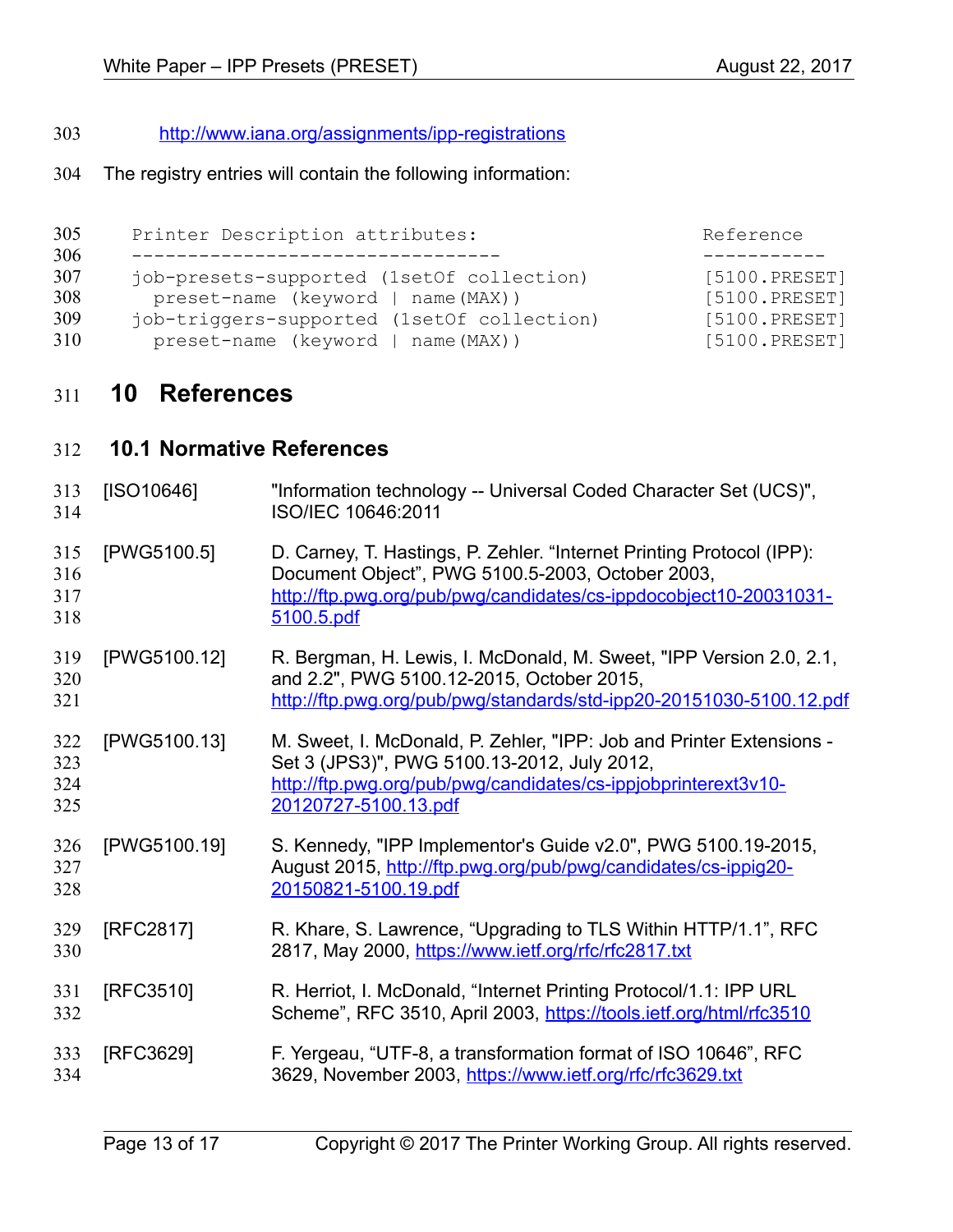<span id="page-13-12"></span><span id="page-13-11"></span><span id="page-13-10"></span><span id="page-13-9"></span><span id="page-13-8"></span><span id="page-13-7"></span><span id="page-13-6"></span><span id="page-13-5"></span><span id="page-13-4"></span><span id="page-13-3"></span><span id="page-13-2"></span><span id="page-13-1"></span><span id="page-13-0"></span>

| 335<br>336<br>337 | [RFC3380]      | T. Hastings, R. Herriot, C. Kugler, H. Lewis, "Internet Printing Protocol<br>(IPP): Job and Printer Set Operations", RFC 3380, September 2002,<br>http://tools.ietf.org/html/rfc3380 |
|-------------------|----------------|--------------------------------------------------------------------------------------------------------------------------------------------------------------------------------------|
| 338<br>339        | [RFC5198]      | J. Klensin, M. Padlipsky, "Unicode Format for Network Interchange",<br>RFC 5198, March 2008, https://www.ietf.org/rfc/rfc5198.txt                                                    |
| 340<br>341<br>342 | [RFC7230]      | R. Fielding, J. Reschke, "Hypertext Transfer Protocol (HTTP/1.1):<br>Message Syntax and Routing", RFC 7230, June 2014,<br>http://www.ietf.org/rfc/rfc7230.txt                        |
| 343<br>344<br>345 | [RFC7472]      | I. McDonald, M. Sweet, "Internet Printing Protocol (IPP) over HTTPS<br>Transport Binding and the 'ipps' URI Scheme", RFC 7472, March<br>2015, https://tools.ietf.org/html/rfc7472    |
| 346<br>347<br>348 | [RFC8010]      | M. Sweet, I. McDonald, "Internet Printing Protocol/1.1: Encoding and<br>Transport", RFC 8010, January 2017,<br>https://www.ietf.org/rfc/rfc8010.txt                                  |
| 349<br>350<br>351 | [RFC8011]      | M. Sweet, I. McDonald, "Internet Printing Protocol/1.1: Model and<br>Semantics", RFC 8011, January 2017,<br>https://www.ietf.org/rfc/rfc8011.txt                                     |
| 352<br>353        | [UAX9]         | Unicode Consortium, "Unicode Bidirectional Algorithm", UAX#9, May<br>2016, http://www.unicode.org/reports/tr9                                                                        |
| 354<br>355        | [UAX14]        | Unicode Consortium, "Unicode Line Breaking Algorithm", UAX#14,<br>June 2016, http://www.unicode.org/reports/tr14                                                                     |
| 356<br>357        | [UAX15]        | Unicode Consortium, "Normalization Forms", UAX#15, February 2016,<br>http://www.unicode.org/reports/tr15                                                                             |
| 358<br>359        | [UAX29]        | Unicode Consortium, "Unicode Text Segmentation", UAX#29, June<br>2016, http://www.unicode.org/reports/tr29                                                                           |
| 360<br>361        | <b>[UAX31]</b> | Unicode Consortium, "Unicode Identifier and Pattern Syntax",<br>UAX#31, May 2016, http://www.unicode.org/reports/tr31                                                                |
| 362<br>363        | [UNICODE]      | The Unicode Consortium, "Unicode® 10.0.0", June 2017,<br>http://unicode.org/versions/Unicode10.0.0/                                                                                  |
| 364<br>365        | [UTS10]        | Unicode Consortium, "Unicode Collation Algorithm", UTS#10, May<br>2016, http://www.unicode.org/reports/tr10                                                                          |
| 366<br>367        | [UTS35]        | Unicode Consortium, "Unicode Locale Data Markup Language",<br>UTS#35, October 2016, http://www.unicode.org/reports/tr35                                                              |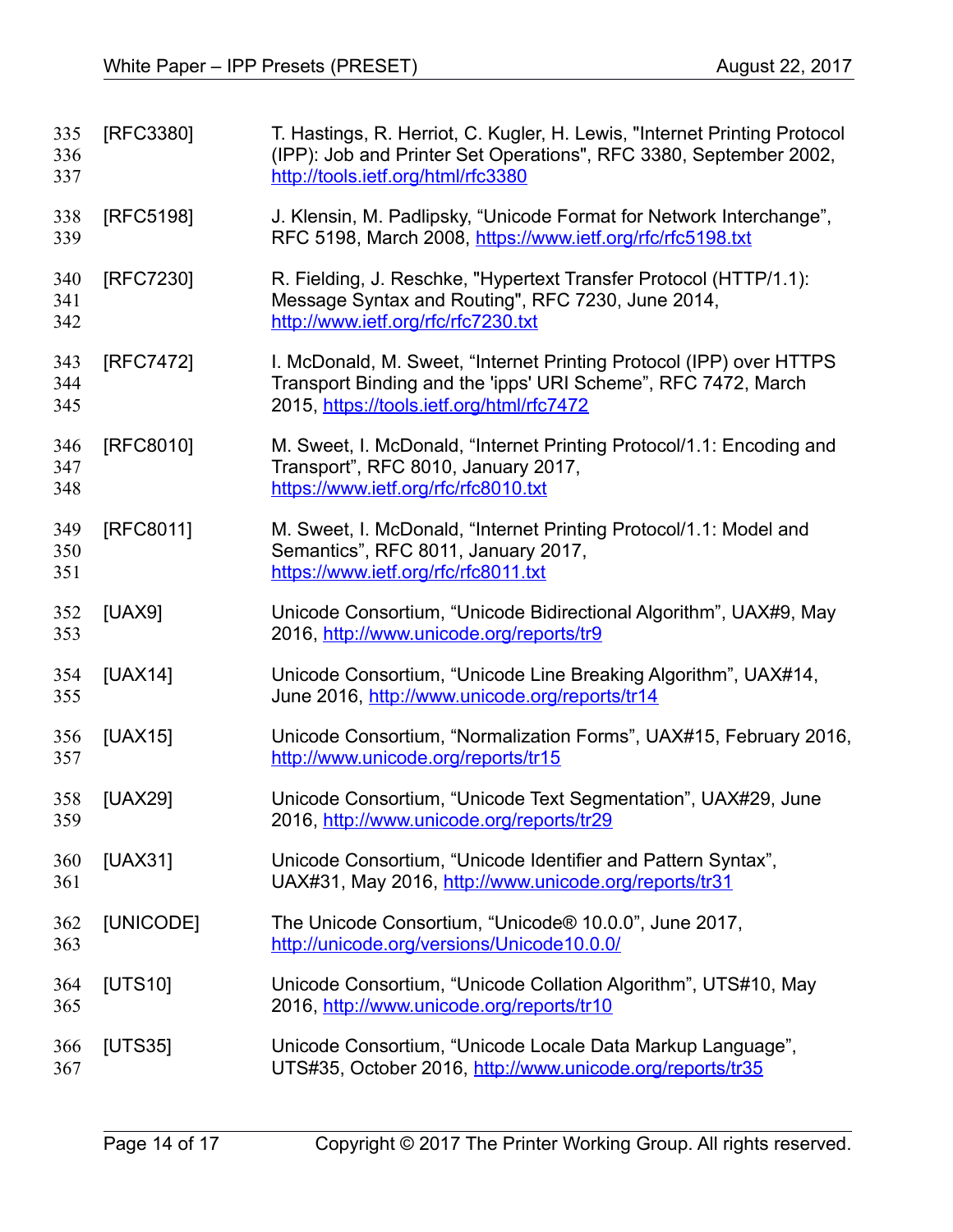<span id="page-14-3"></span>[UTS39] Unicode Consortium, "Unicode Security Mechanisms", UTS#39, June 2016,<http://www.unicode.org/reports/tr39> 368 369

# **10.2 Informative References** 370

<span id="page-14-7"></span><span id="page-14-2"></span><span id="page-14-1"></span><span id="page-14-0"></span>

| 371<br>372<br>373 | [PAPI]      | A. Hlava, N. Jacobs, M. Sweet, "Open Standard Print API (PAPI)", July<br>2005, http://prdownloads.sourceforge.net/openprinting/PAPI-<br>specification.pdf?download  |
|-------------------|-------------|---------------------------------------------------------------------------------------------------------------------------------------------------------------------|
| 374<br>375<br>376 | [PWG5105.1] | P. Zehler, T. Hastings, S. Albright, "Semantic Model v1.0", PWG<br>5105.1-2004, January 2004, http://ftp.pwg.org/pub/pwg/candidates/cs-<br>sm10-20040120-5105.1.pdf |
| 377<br>378        | [UNISECFAQ] | Unicode Consortium "Unicode Security FAQ", November2016,<br>http://www.unicode.org/faq/security.html                                                                |
| 379<br>380        | [UTR17]     | Unicode Consortium "Unicode Character Encoding Model", UTR#17,<br>November 2008, http://www.unicode.org/reports/tr17                                                |
| 381<br>382        | [UTR20]     | Unicode Consortium "Unicode in XML and other Markup Languages",<br>UTR#20, January 2013, http://www.unicode.org/reports/tr20                                        |
| 383<br>384        | [UTR23]     | Unicode Consortium "Unicode Character Property Model", UTR#23,<br>May 2015, http://www.unicode.org/reports/tr23                                                     |
| 385<br>386        | [UTR33]     | Unicode Consortium "Unicode Conformance Model", UTR#33,<br>November 2008, http://www.unicode.org/reports/tr33                                                       |

# <span id="page-14-6"></span><span id="page-14-5"></span><span id="page-14-4"></span> **11 Authors' Addresses** 387

- Primary authors: 388
- Smith Kennedy 389
- 11311 Chinden Blvd. 390
- Boise, Idaho 83714 391
- smith.kennedy@hp.com 392
- The authors would also like to thank the following individuals for their contributions to this standard: 393 394
- Ira McDonald High North 395
- Mike Sweet Apple Inc. 396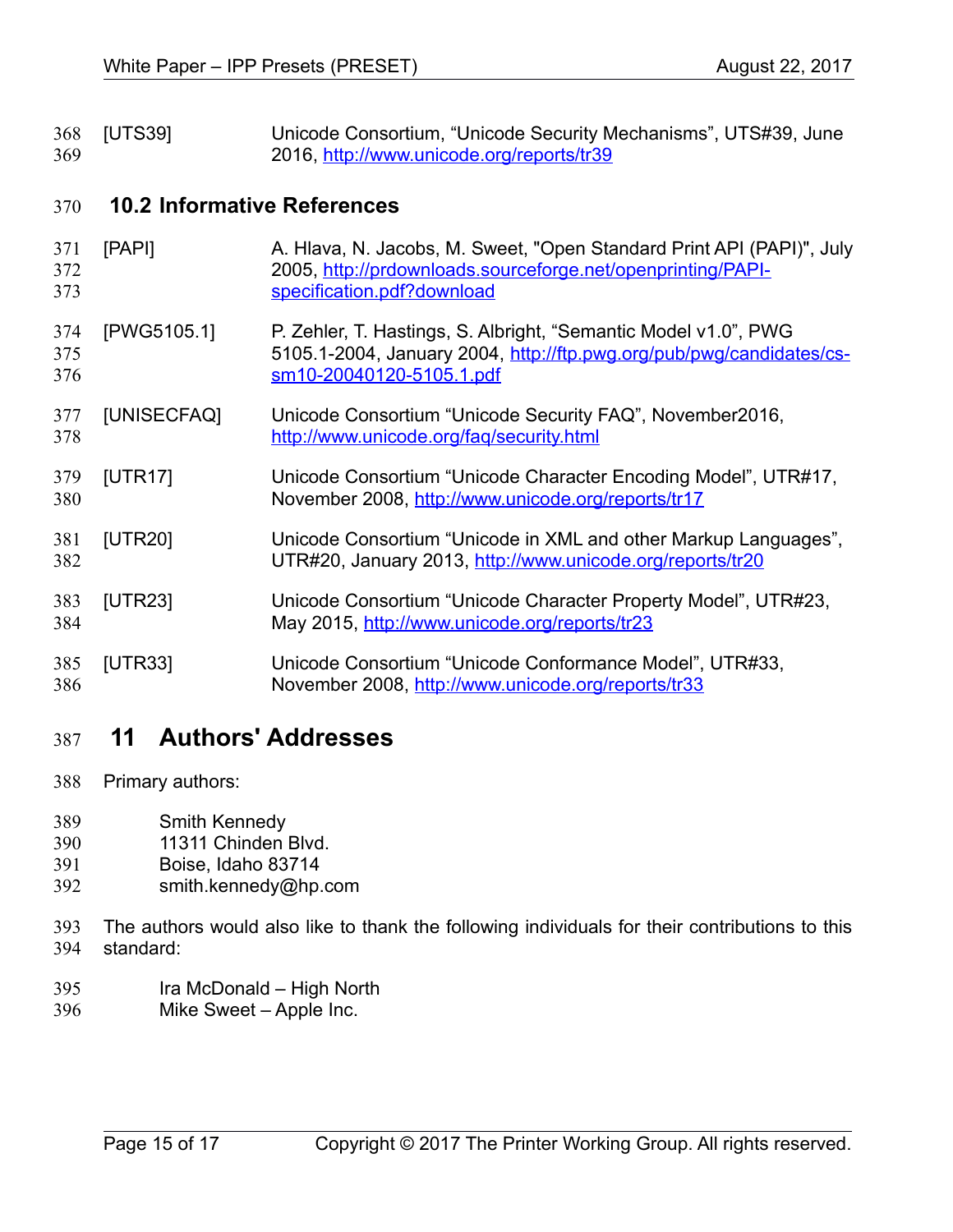# **12 Change History** 397

## **12.1 August 22, 2017** 398

- Updated as per feedback from August 2017 PWG vF2F session: 399
- Extensively updated structure of section 4 "IPP Presets Definitions" 400
- Added section 4.2 to discuss storing presets using Set-Printer-Attributes 401
- Added section 4.3 (placeholder) to discuss storing presets as resources 402
- Added "Client Implementation Recommendations" section 403
- Added "Conformance Requirements" section 404
- Added "IANA and PWG Considerations" section 405

### **12.2 August 7, 2017** 406

Minor clarifications and editorial changes to section 3. 407

## **12.3 July 28, 2017** 408

- Updated following IPP WG review and feedback: 409
- Added Printing Terminology by copy / paste from RFC 8011 section 2.2 410
- Incorporated Internationalization and Security Considerations content from IPP System 411 412
- Added and fixed many references 413
- Refactored section 4 according to the meeting minutes to include PAPI examples to better illustrate the structure, which is difficult to articulate using conventional IPP syntax (since there isn't a formal "data type" for "any attribute" 414 415 416
- Other additions and changes: 417
- Added a new use case "Client Saving Preset Settings to Printer" to explore how that might be supported in IPP, and if that requires additional definitions. 418 419